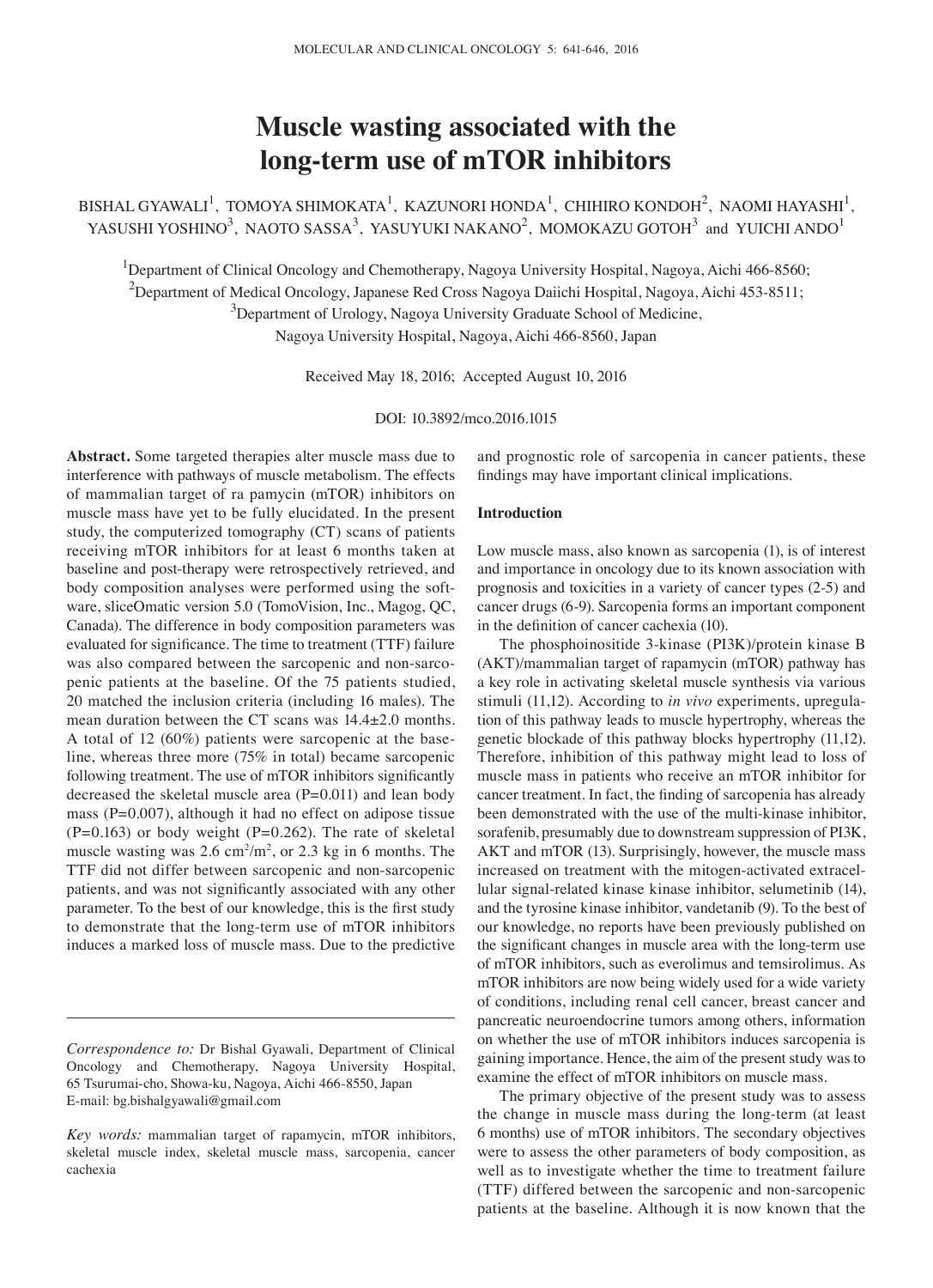assessment of body weight or the body mass index (BMI) is not able to reliably predict the loss of muscle mass, it has yet to be elucidated whether serum albumin and serum C-reactive protein (CRP), markers of nutrition and inflammation, are able to be used as predictors of the alteration in muscle mass. Hence, the levels of serum albumin and CRP as markers of cancer cachexia were also assessed in the present study.

## **Materials and methods**

*Retrospective analysis.* This is a retrospective study performed in two institutions of Nagoya, Japan: The Nagoya University Hospital and the Japanese Red Cross Nagoya Daiichi Hospital. The eligibility criteria for inclusion in the present study were: Patients who had taken everolimus or temsirolimus as a single drug therapy for at least 6 months (dose-skipping due to side effects allowed) and who had computerized tomography (CT) scans of the abdomen at the level of the third lumbar vertebrae (L3) available at within  $\pm 1$  month from the date of starting the drug therapy, and within 1 month of having received the drug for at least 6 months. Data from between June 2010 and October 2015 were accessed. Approval was received from the Institutional Review Board of the two hospitals prior to performing the study.

*Body composition measurement.* Body weight and height were obtained from the medical chart. BMI was measured using the formula: Weight in  $\text{kg/}$ (height in m)<sup>2</sup>. CT scans of the abdomen at the baseline and following at least 6 months of therapy were obtained from the electronic database. The L3 level slice was identified, body composition parameters were measured in two slices of the CT scan starting from the L3 level downwards, and averages of the values of the two were determined, as previously described (13,15). Body composition was measured using the software sliceOmatic version 5.0 (TomoVision, Inc., Magog, QC, Canada). The L3 level was chosen as it is a validated marker for body composition analysis, including skeletal muscle and adipose tissue (16,17). Subcutaneous adipose tissue (SAT), visceral adipose tissue (VAT) and skeletal muscle tissue (SMT) at the L3 level were identified using the CT Hounsfield units of: -190 to ‑30 for SAT; -150 to -50 for VAT; and -29 to +150 for SMT, as previously described (13). The muscles identified in the L3 region were psoas, paraspinal muscles (erector spinae, quadratus lumborum) and abdominal wall muscles (transversus abdominis, external and internal obliques, rectus abdominis). The areas (in cm<sup>2</sup>) of the SAT, VAT and SMT were provided by the software. Total adipose tissue (TAT) was calculated as SAT + VAT. The values of the areas obtained for SAT, VAT, TAT and SMT were subsequently adjusted for body height by dividing the area by the square of the body height  $\text{(cm}^2\text{/m}^2)$ . The SMT area thus adjusted for body height is known as the L3 skeletal muscle index (SMI), and this is a validated parameter for the assessment of sarcopenia (10,15). Lean body mass (LBM) was also calculated using the formula: LBM  $(kg) = 0.30$  x (SMT area at L3 in CT in cm<sup>2</sup>) + 6.06 (16). Sarcopenia was defined as SMI  $\leq 38.5$  cm<sup>2</sup>/m<sup>2</sup> for females and ≤52.4 cm<sup>2</sup> /m2 for males, using the definition of Prado *et al* (15) to study the incidence of sarcopenia in our population. Since this definition has not been validated for the Japanese popula-

tion, the gender‑specific median SMI of our study population was used instead as the cut-off for sarcopenia.

Serum albumin and CRP values were also obtained at dates corresponding to the CT scans to investigate their potential role in predicting the loss of muscle mass.

*Statistical analysis.* The mean values for various parameters were calculated at the baseline and following the use of the mTOR inhibitor, and the differences were examined for statistical significance using a paired *t*‑test. Furthermore, to account for the variation in the duration of scan intervals, as well as to find the rate of the change in body composition parameters, the differences in body parameters were converted in terms of 180 days (6 months) by using the formula: (Change in parameter/no. of days between scans) x180; this difference was assessed for significance using a one‑sample *t*-test.

The association of each body parameter with a change in L3 index was evaluated with bivariate analysis using Pearson's correlation coefficient, and the significance was examined using a two-tailed test. TTF was defined as the time from the start of taking the mTOR inhibitor to the time of stoppage of drug use, due to adverse events, disease progression or mortality, depending on whichever occurred first. The TTF was calculated and compared between sarcopenic and non-sarcopenic patients at the baseline using the Kaplan-Meier method and the log-rank test. The correlations between TTF and various parameters were examined using univariable Cox regression analyses. All P-values were two-sided, and P<0.05 was taken to indicate a statistically significant value. All the statistical analyses were performed using SPSS software, version 22.0 (IBM SPSS, Armonk, NY, USA).

# **Results**

Among a total of 75 patients who had received mTOR inhibitor therapy during the specified period, 20 met the inclusion criteria and were included in the present study (Fig. 1). Pediatric patients were excluded, since their skeletal muscle mass cannot be compared with that of adults, whereas patients with angiomyolipoma were also excluded since their skeletal muscles were entirely compressed by the excessive volume of the tumor at the L3 level, which rendered any muscle area assessment using CT scans obsolete. Patients with breast cancer on everolimus + hormone therapy, and patients with pancreatic neuroendocrine tumors on everolimus + octreotide, were excluded as the influence of everolimus alone on body composition could not be definitively ascertained.

The mean duration of mTOR inhibitor use was  $14.1\pm2.1$  months, and the mean duration between the first and final CT scans was 14.4±2.0 months. All patients had metastatic renal cell carcinoma, with the exception of two who had metastatic pancreatic neuroendocrine tumors. None of the patients were obese; by contrast, five of them (25%) were underweight (BMI <18.5 kg/m<sup>2</sup>; Table I).

*Effect of the long‑term use of mTOR inhibitors on body composition parameters and TTF.* A total of 16 patients (80%) suffered a loss of the SMT area, SMI and LBM following at least 6 months of drug use compared with the baseline. A gain in body weight was observed in nine patients, although seven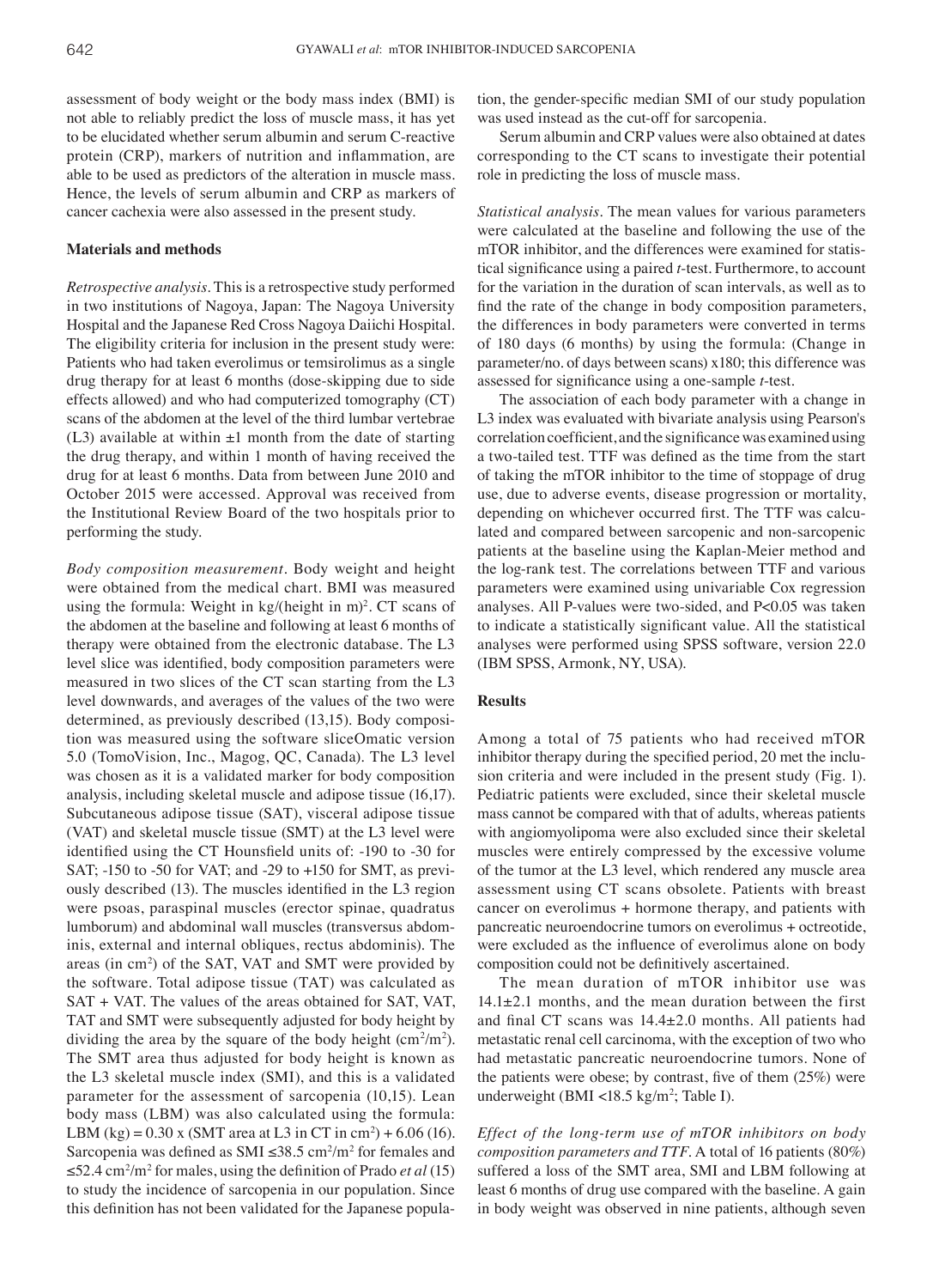#### Table I. Patient characteristics.

| Parameter                                               | Value                                   | Percentage $(\%)$ |
|---------------------------------------------------------|-----------------------------------------|-------------------|
| Total no. of patients                                   | 20                                      |                   |
| Drug use                                                |                                         |                   |
| Everolimus alone                                        | 12                                      | 60                |
| Temsirolimus alone                                      | 8                                       | 40                |
| Disease                                                 |                                         |                   |
| Renal cell carcinoma                                    | 18                                      | 90                |
| Pancreatic neuroendocrine tumor                         | $\overline{c}$                          | 10                |
| Gender                                                  |                                         |                   |
| Male                                                    | 16                                      | 80                |
| Female                                                  | 4                                       | 20                |
| Age in years (median)                                   | $65.5(45-83)$                           |                   |
| Duration of therapy in months (mean)                    | $14.1 \pm 2.1$                          |                   |
| CT interval in months (mean)                            | $14.4 \pm 2.0$                          |                   |
| Baseline BMI category $(kg/m2)$                         |                                         |                   |
| Normal (18.5-24.9)                                      | 13                                      | 65                |
| Underweight $(\leq 18.5)$                               | 5                                       | 25                |
| Overweight (25.0-29.9)                                  | $\mathfrak{2}$                          | 10                |
| Patients with baseline sarcopenia <sup>a</sup>          | 12 (underweight = 4; normal $BMI = 8$ ) | 60                |
| Patients with sarcopenia post-treatment <sup>a</sup>    | 15                                      | 75                |
| Median baseline L3 index (in $\text{cm}^2/\text{m}^2$ ) | 50.5 for males                          |                   |
|                                                         | 30.5 for females                        |                   |

 $^{\circ}$ Sarcopenia was defined according to Prado *et al* (15). SMI <52.4 cm<sup>2</sup>/m<sup>2</sup> for males and < 38.5 cm<sup>2</sup>/m<sup>2</sup> for females. CT, computerized tomography; BMI, body mass index; SMI, skeletal muscle index; L3, level of the third lumbar vertebrae.



Figure 1. A flow diagram showing patient enrollment in the present study.

of them suffered loss of muscle despite gaining body weight. The number of sarcopenic patients increased post-therapy (75%) compared with the baseline (60%; Table I).

The decrease in body weight was marginal, and not significant. The indices for SAT, VAT and TAT increased post-treatment compared with the baseline, although this increment was not statistically significant (Table II). The parameters SMT area, SMI and LBM all decreased significantly following treatment: For the SMT area, the mean decrease was  $12.6 \text{ cm}^2$  [P=0.011, 95% confidence interval (CI) for decrease in mean area, 3.3 to 22.0], for SMI, the mean decrease was  $6.3 \text{ cm}^2/\text{m}^2$  (P=0.022; 95% CI for decrease in mean index, 1.0 to 11.7) and for LBM, the mean decrease was 4.1 kg, (P=0.007, 95% CI for decrease in mean mass, 1.3 to 6.9). The rate of decrease in SMI was  $2.6 \text{ cm}^2/\text{m}^2$  (P=0.022) in 6 months (180 days). LBM decreased by  $2.3 \text{ kg}$  (P=0.016)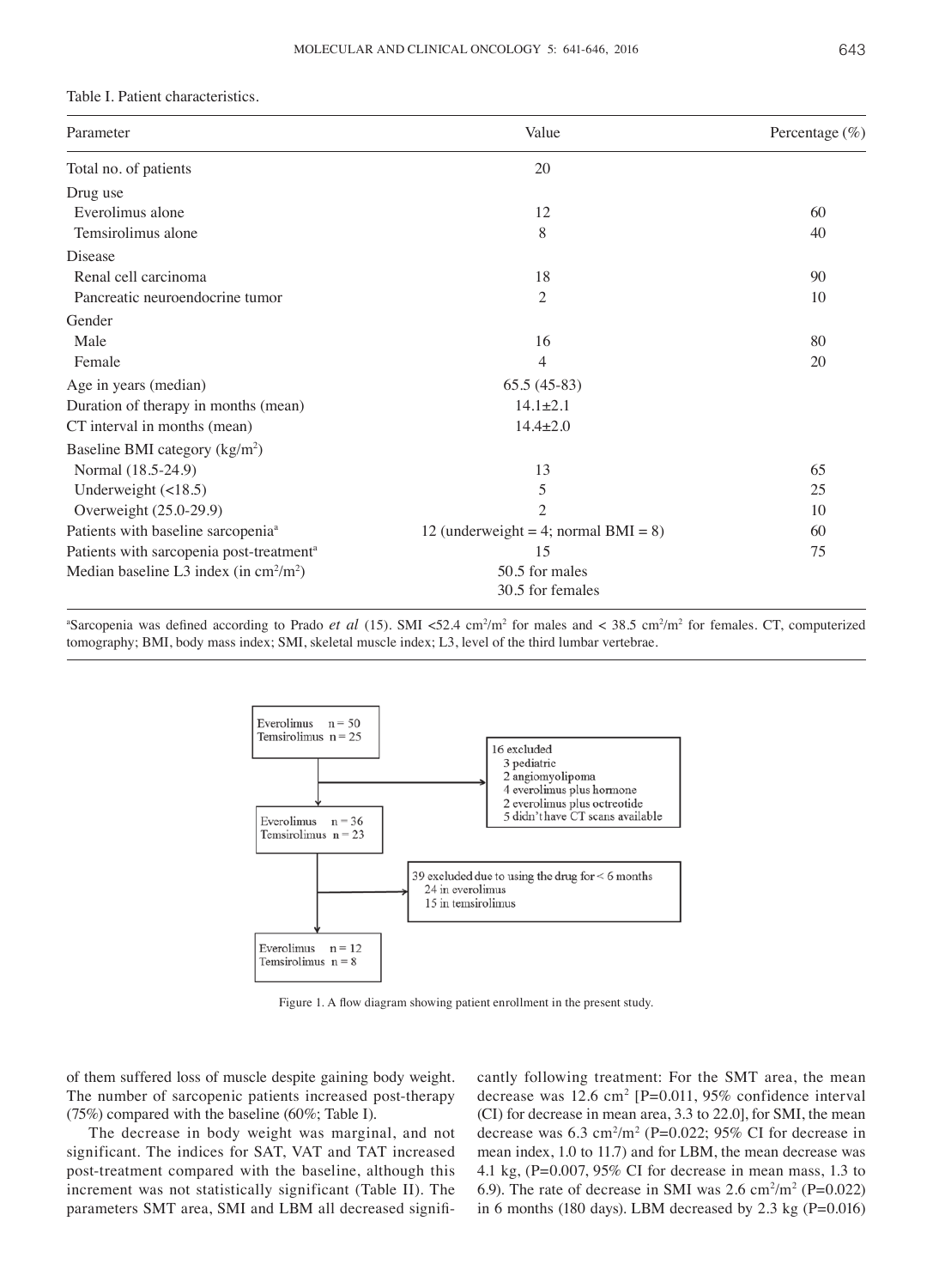|                                      | Prior to the<br>start of the | Following at<br>least 6 months |            | 95%<br>confidence |                      |
|--------------------------------------|------------------------------|--------------------------------|------------|-------------------|----------------------|
| Parameter                            | treatment                    | of treatment                   | Difference | interval          | P-value              |
| Body weight (kg)                     | 55.5                         | 54.4                           | $-1.0$     | $-2.9$ to 0.8     | 0.262                |
| SAT index $\text{(cm}^2/\text{m}^2)$ | 35.1                         | 36.4                           | 1.3        | $-6.3$ to 8.8     | 0.722                |
| VAT index $\text{cm}^2/\text{m}^2$ ) | 31.5                         | 43.8                           | 12.3       | $-0.2$ to 24.7    | 0.053                |
| TAT index $(cm2/m2)$                 | 66.6                         | 80.2                           | 13.6       | $-6.0$ to 33.1    | 0.163                |
| SMT area at $(cm2)$                  | 137.3                        | 124.6                          | $-12.6$    | $-22.0$ to $-3.3$ | $0.011^{\rm a}$      |
| SMI $\text{(cm}^2\text{/m}^2)$       | 50.2                         | 43.8                           | $-6.3$     | $-11.7$ to $-1.0$ | $0.022^{\rm a}$      |
| Lean body mass (kg)                  | 47.2                         | 43.1                           | $-4.1$     | $-6.9$ to $-1.3$  | $0.007$ <sup>a</sup> |
| Serum albumin (g/dl)                 | 3.7                          | 3.5                            | $-0.3$     | $-0.6$ to $0.0$   | 0.091                |
| $CRP$ (mg/dl)                        | 2.8                          | 5.3                            | 2.5        | $-0.6$ to 5.5     | 0.105                |
| Mean of rate of change per 180 days  |                              |                                |            |                   |                      |
| SMI $\text{(cm}^2/\text{m}^2)$       |                              |                                | $-2.6$     | $-4.9$ to $-0.4$  | $0.022^{\rm a}$      |
| Lean body mass (kg)                  |                              |                                | $-2.3$     | $-4.2$ to $-0.5$  | $0.016^{\rm a}$      |

| Table II. Effect of long-term mTOR inhibitors on the mean body composition parameters. |  |
|----------------------------------------------------------------------------------------|--|
|----------------------------------------------------------------------------------------|--|

a Statistically significant difference (P<0.05). SAT, subcutaneous adipose tissue, VAT, visceral adipose tissue; TAT, total adipose tissue; SMT, skeletal muscle tissue; SMI, skeletal muscle index; CRP, C-reactive protein.

Table III. Correlation of the changes in L3 index with various parameters.

| Pearson correlation<br>coefficient | P-value |
|------------------------------------|---------|
| $-0.2$                             | 0.292   |
| 0.5                                | 0.023   |
| $-0.04$                            | 0.855   |
| 0.15                               | 0.539   |
| 0.260                              | 0.268   |
|                                    |         |
| 0.1                                | 0.721   |
| $-0.1$                             | 0.674   |
| 0.3                                | 0.229   |
|                                    |         |

L3, level of the third lumbar vertebrae; BMI, body mass index; SMI, skeletal muscle index; BW, body weight; CRP, C-reactive protein.

in 6 months. The level of serum albumin decreased, and CRP increased, following the drug use compared with the baseline, although the differences were not significant.

*Association of muscle loss with various parameters.* The extent of the decrease in SMI was examined quantitatively in terms of correlation with various parameters, as shown in Table III. The only significant association was with the baseline SMI; that is, the lower the baseline SMI, the less the decrease in muscle mass. However, the changes in L3 index did not correlate significantly with the duration of drug use.

*Association of TTF with SMI.* Taking the median SMI as the cut‑off value based on gender, the median TTF was longer



Figure 2. Comparison between the time to treatment failure in patients who had sarcopenia at the baseline and those who did not have sarcopenia at baseline. The gender‑specific median skeletal muscle index was taken as the cut‑off for defining sarcopenia.

in the non-sarcopenic arm (15.7 months) compared with the sarcopenic arm (12.9 months), although the difference was not significant (P=0.819; Fig. 2). Among the various parameters studied, no significant correlation of any of them was observed with TTF.

## **Discussion**

To the best of our knowledge, this is the first study to demonstrate that the long-term use of mTOR inhibitors significantly decreases the muscle quantity, without affecting body weight and adipose tissue. The present study has also shown that the amount of the decrease in muscle mass was associated with the baseline muscle mass. TTF was not associated with the sarcopenia status of the patients.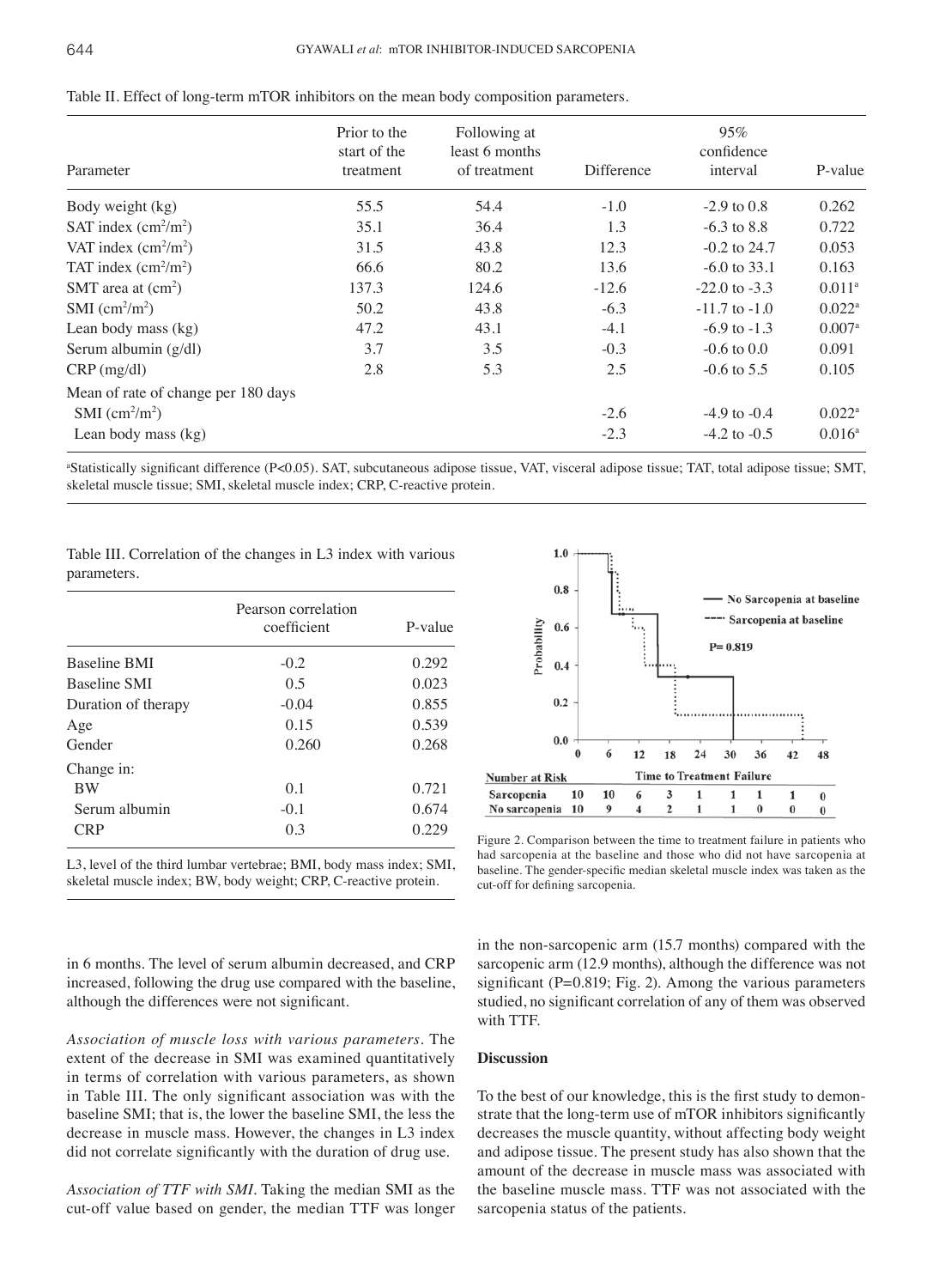The chronological assessment and interpretation of alterations in muscle mass in cancer patients is problematical, since loss of muscle mass is an important part of cancer cachexia (10). Hence, it is difficult to accurately determine whether the change in muscle mass observed is due to cancer cachexia or due to the treatment being followed (18). Therefore, the use of the drug for at least 6 months was taken as an inclusion criterion so that the observed alteration in muscle mass could be reliably ascribed to the drug, and not simply be a component of cancer cachexia. Since cancer cachexia rapidly progresses in patients without treatment response, any muscle loss in those patients is likely to be due to the disease, and not the drug. Furthermore, drug-induced muscle loss at 6 months was previously confirmed in a placebo-controlled trial of sorafenib (13).

Unlike other studies that have usually assessed body composition change over 3 months (9,14), at least 6 months of drug use was featured in the present study as an inclusion criterion to increase the reliability that the observed differences were due to the drug. One previous study evaluating the effect of temsirolimus on body composition did not demonstrate a statistically significant decrease in muscle area, unlike our study (19). One plausible explanation to account for this is that the mean time between the two evaluated CT scans was only 9 weeks in that study, compared with 14 months in the present study. To the best of our knowledge, this is the longest mean duration between the CT scans for the evaluation of body composition change with drug use. Loss of body weight is an important component of cancer cachexia (10). Since there was no significant loss of body weight, the loss of muscle mass observed in the present study was most likely due to the drug, and not a part of cancer cachexia.

Seven patients in the present study suffered a loss of muscle area, despite gaining weight. Decreases in SMI were not correlated with losses in body weight. A quarter (25%) of the patients had a low BMI, whereas 60% of the patients were sarcopenic at the baseline. Taken together, the present study confirms that the assessment of sarcopenia cannot (and should not) be substituted with body weight or BMI measurement alone. Sarcopenia, a predictor of worse prognosis, may remain unnoticed, particularly in patients with normal body weight or BMI. This is particularly important in the Western world, where the percentage of obese patients is high. Therefore, increases in body weight may not always be reassuring, since numerous patients could continue to lose muscle mass in spite of gaining body weight.

The exact mechanisms underpinning the loss of muscle mass with the use of mTOR inhibitors warrant further investigation. Activation of the PI3K-AKT-mTOR pathway is essential for muscle protein synthesis. It has been reported that the activation of the AKT/mTOR pathway and its downstream targets is essential for regulating skeletal muscle fiber size, and that the activation of the AKT/mTOR pathway may oppose the muscle atrophy that is induced by disuse (11). Genetic activation of the AKT/mTOR pathway was sufficient to cause hypertrophy and prevent atrophy *in vivo*, whereas genetic blockade of this pathway blocked hypertrophy *in vivo* (12). It has also been observed that the increase in muscle mass in response to nutrition or exercise occurs in parallel with the activation of

mammalian target of rapamycin complex 1 (mTORC1) (20). In the present study, no significant association of skeletal muscle loss with the gain or loss of adipose tissue was observed. This substantiates the definition of cancer cachexia as muscle loss with or without the loss of adipose tissue (10).

A majority of the sarcopenia studies in an oncological setting have used Prado's cut-off  $\left(\frac{38.5 \text{ cm}^2}{\text{m}^2 \text{}}\right)$  for females and  $\langle 52.4 \text{ cm}^2/\text{m}^2$  for males) for segregating sarcopenic from non-sarcopenic patients (15). However, in the study of Prado *et al* (15), the cut-off value was based on the Canadian population, and it may not be used for a Japanese population such as the one featured in the present study, a fact that has already been acknowledged by other members of the same group that originally provided this cut-off (21). Thus, in the present study, the gender‑specific median SMI of our own population was used to evaluate the TTF, as SMI cut-off data for Asian populations are not available.

One interesting finding in the present study was the significant correlation between the change in SMI and the baseline SMI, namely, that patients who have a low muscle mass at the baseline do not experience as much loss of muscle mass during treatment as do patients who have greater muscle mass at the baseline. Given the important role of the mTOR pathway in muscle synthesis, patients who have low muscle mass at the baseline may also have low levels of mTORC1 receptors at the baseline, compared with patients with comparatively more muscle mass. Thus, the effect of mTOR inhibition may not be as pronounced in patients with low muscle mass at the baseline. However, this is only a hypothesis, and further confirmatory studies are required. Although not significantly so, the decrease in serum albumin and the increase in the level of CRP observed in the present study were expected findings, as serum albumin and CRP are markers of inflammation, and sarcopenia is known to be influenced by inflammation.

Unlike other studies, the present study was not able to demonstrate significantly shorter TTF of sarcopenic patients compared with those without sarcopenia. This could be due to the exclusion of patients with rapid disease progression in our study, as only those patients with at least 6 months of continuous therapy with mTOR inhibitors were included. Alternatively, for patients who received mTOR inhibitor therapy for more than 6 months, sarcopenia may not be a poor prognostic factor, unlike the situation with other drugs. Neither was studying the effects of sarcopenic obesity possible, as none of our patients were obese. The amount of, or the change in, the VAT or TAT values had no impact on TTF. However, due to the small sample size, conclusions regarding TTF or survival may not be drawn from the present study.

The retrospective nature and lack of a control group are the major limitations of the present study. The use of a placebo control is impossible in a retrospective study, and it would also be unethical, with the exception of clinical trials. Non-responders (i.e. who took the drug for <6 months) could have formed a possible control group, although as mentioned above, muscle loss in this group would be more likely to be due to cancer cachexia, and not the drug, thereby rendering comparisons obsolete. The small sample size is another limitation of the present study. However, a number of previous studies on sarcopenia in an oncological setting have usually had a small sample size [e.g. 16 patients in the study of